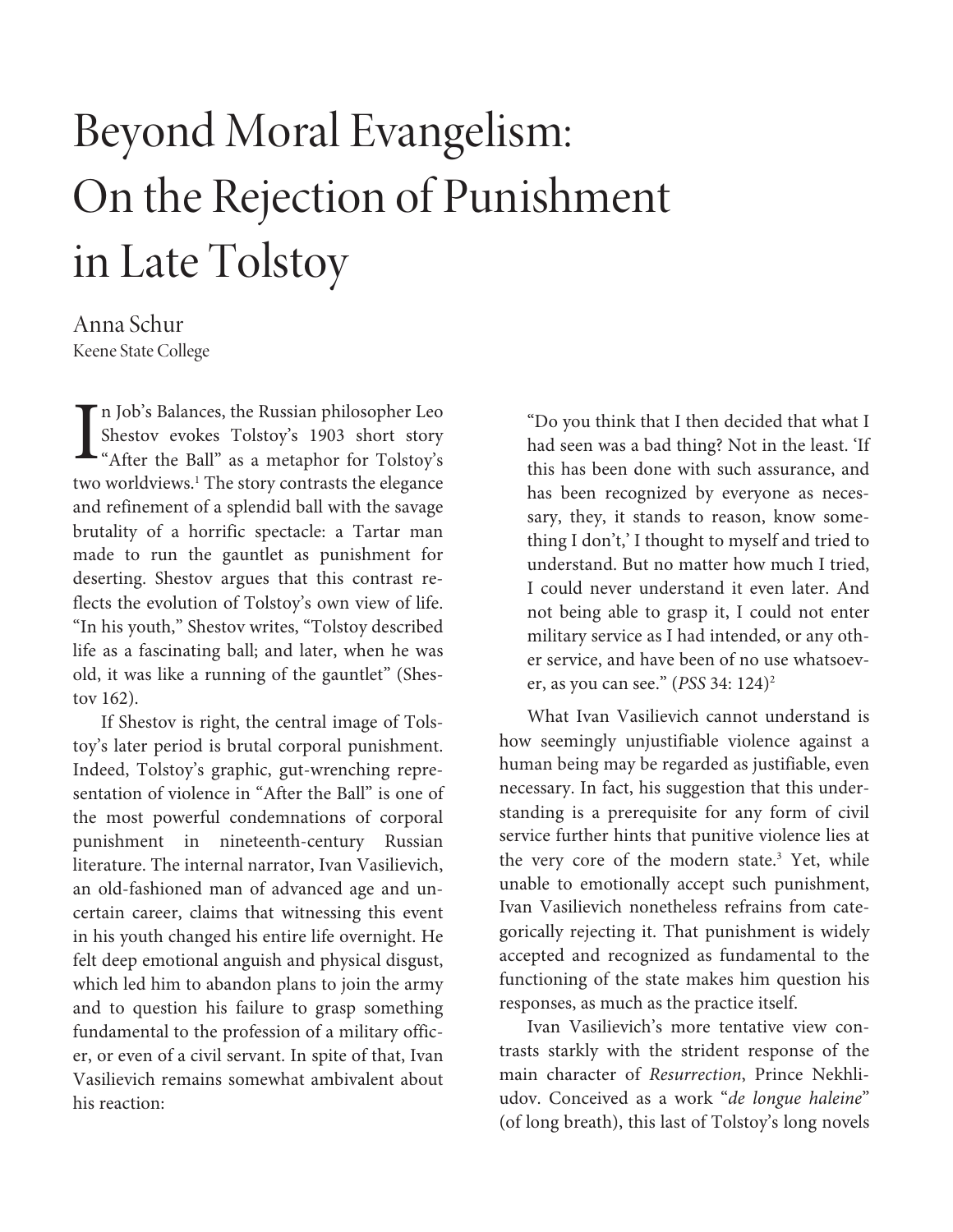includes many of the major themes that occupied Tolstoy in the 1880s and 1890s. In the diary entry from April 30, 1889, Tolstoy identifies punishment as one of these themes (Ломунов 38-39). Tolstoy finished Resurrection a decade later, concluding the last chapter by bringing Nekhliudov to a sweeping rejection of all punishment. This ending, which includes extensive quotations from the New Testament, has led readers to understand Nekhliudov's stance on punishment in terms of Christian forgiveness and as a reflection of Tolstoy's own position.

This interpretation is not surprising. Tolstoy expressed similar views in his own voice in numerous later works, including his 1891-93 treatise "God's Kingdom Within You" and the 1908 pamphlet against the death penalty "I Cannot Be Silent." While Nekhliudov's final position on penal politics largely reflects Tolstoy's own, it does not come to him as a spontaneous revelation. Rather, as Tolstoy repeatedly reminds us, the radical outlook Nekhliudov adopts in the end is the result of a long evolution.<sup>4</sup>

Initially, as a juror in what turns out to be the trial of Ekaterina Maslova, a woman he seduced and abandoned years before, Nekhliudov feels that he is participating in a "serious and important social affair" (PSS 32: 30). While he quickly becomes disillusioned about the fairness, and even the rationality, of this particular trial and verdict, it is not until much later in the novel that he condemns all trials as "insane and criminal" (322). At first, he simply resolves to "study, analyze, clarify to himself, [and] understand all this business of courts and punishments, in which, he felt, he sees something others do not see" (223-24). Like Ivan Vasilievich in "After the Ball," he initially questions his own responses. Appalled by the irrationality and brutality of the system, he nevertheless assumes that his failure to understand what most people accept as necessary and even good may be a problem that lies with him. In search of answers, he turns at this

time not to the New Testament but to books on law, criminology, and penology. Although he fails to find what he seeks, he reads these books "carefully," attributing his dissatisfaction to a lack of free time and hoping to clarify his confusion through a more systematic reading (314).<sup>5</sup> It is these readings on law and criminology that will be the focus of this paper.

One may wonder why we should care about something that Nekhliudov rejects in the end. I suggest at least two reasons. First, an examination of this largely neglected intellectual context can help us better see the trajectory of Nekhliudov's development. James M. Holquist has already discussed the importance of Nekhliudov's readings to his moral progress. He has argued that its stages are marked by Nekhliudov's "attempts to square his own experience with teachings derived from actual books" (Holquist 553). Like the writings of Herbert Spencer and Henry George in his younger years, or the New Testament at the novel's end, the books on law constitute one such stage. While Nekhliudov ultimately discards these theories, we can profit from examining his path.

This path deserves particular attention given the similarity between Nekhliudov's and Tolstoy's own views. Like his character, Tolstoy condemns punishment. Also like his character, he does not arrive at this condemnation effortlessly. By Tolstoy's own admission, it was a result of long and difficult reflections. In a 1899 letter to a correspondent of the French newspaper Le Figaro who had asked Tolstoy whether "society has the right to punish," Tolstoy stated that this question had occupied him for a long time and that he had tried his best to resolve it. The answer, he added, was contained in the French translation of Resurrection about to come out in "L'Echo de Paris"(Ломунов 271) Thus, if Nekhliudov's evolution mirrors Tolstoy's own, examining the sorts of questions that he struggles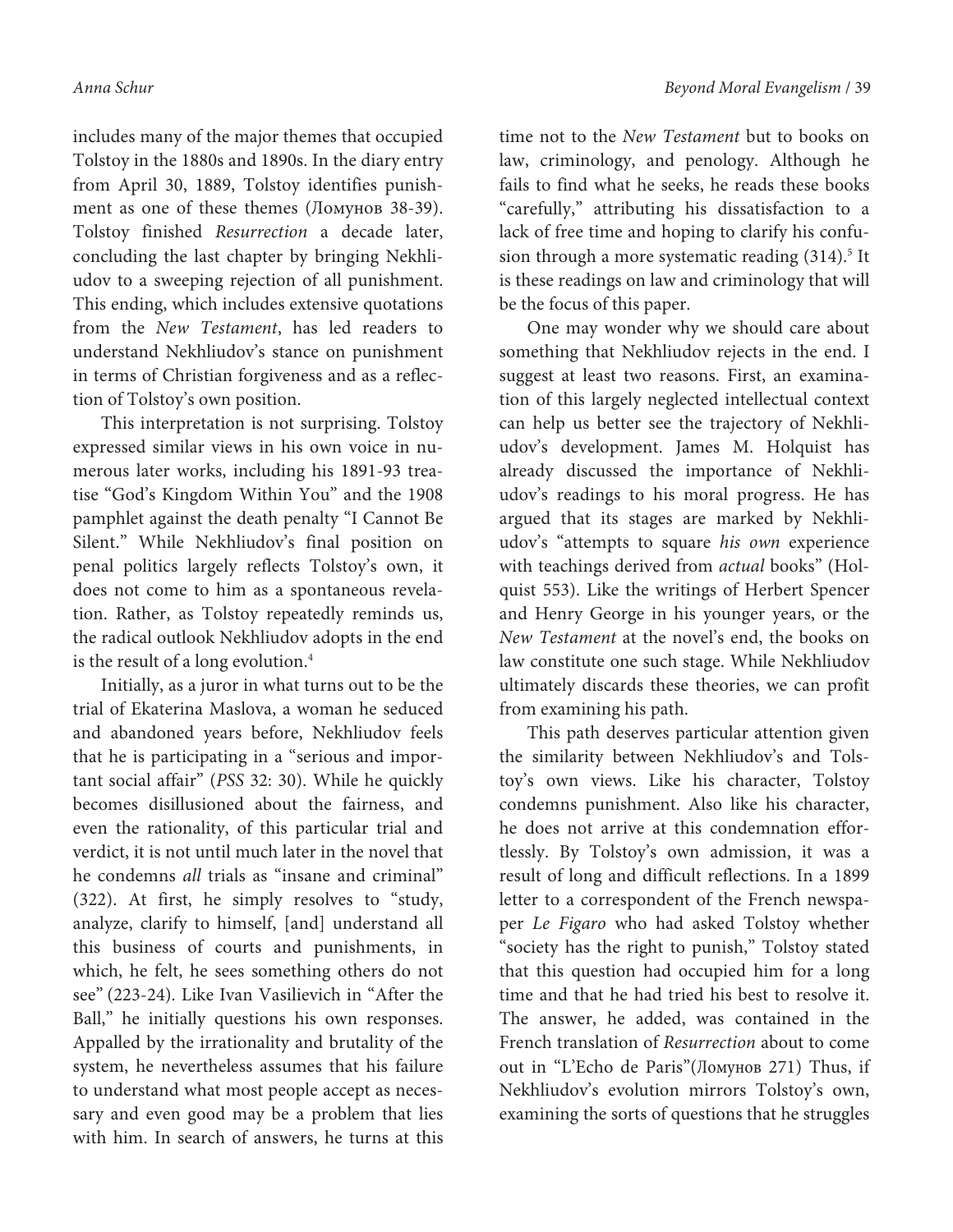with can afford insight into Tolstoy's mind as well.

Second, if we view Resurrection as Tolstoy's contribution—and response—to the contemporary debate on punishment, it is helpful to understand the substance of this debate. The criminologists and penologists whom Nekhliudov reads occupy a position in Resurrection similar to that of historians in War and Peace and materialist philosophers in Anna Karenina. While we know that Tolstoy repudiates the views of both groups, understanding their positions is crucial for clarifying Tolstoy's own attitudes. Furthermore, unlike the invented names of Keiss, Wurst, Knaust, and Pripasov (who in Anna Karenina stand as a collective caricature of materialist approaches to the mind-body problem), the criminologists referenced in Resurrection are real. In this regard, they are closer to the philosophers that Levin reads toward the end of Anna Karenina than to the make-believe materialists. These other philosophers, all of them idealists, include Plato, Spinoza, Kant, and Schopenhauer, all of whom had a profound impact on Tolstoy's own thought. Although in the end these philosophers also fail to satisfy Levin's spiritual strivings, Tolstoy treats them with considerably more care and respect than their invented materialist counterparts.

Viewed in this light, Nekhliudov's readings have an even larger claim on our attention. If the idealist philosophers read by Levin helped form Tolstoy's views on philosophical questions, the criminologists and penologists read by Nekhliudov may have played a similar role for Tolstoy's views on punishment.

What this paper seeks to accomplish, then, is to broaden the framework in which we usually regard Nekhliudov's—and Tolstoy's—stance on punishment. Traditionally, Tolstoy's repudiation of punishment as morally indefensible has been linked to his idiosyncratic understanding of Christ's teachings. According to this standard

reading, criminological theories mentioned in Resurrection are invoked merely to be rejected summarily as incompatible with the principle of non-resistance and the imperative of forgiveness that in Tolstoy's eyes constituted the main legacy of Christ's example.

Of course, the centrality of these ideas to Nekhliudov's ultimate rejection of punishment is indisputable. Yet, this reading is not without problems in that it fails to account for some important nuances of Tolstoy's position.

For instance, if various criminological theories are noted only to be rebuffed, how do we account for Tolstoy's thinking about criminality in discernibly sociological terms? Or, as another example, how do we explain Nekhliudov's and Tolstoy's persistent concern with punishment's lack of utility? Even at the novel's end, when he finally arrives at a repudiation of all punishment, Nekhliudov rejects punishment first of all as "useless and even harmful," and only then as "immoral and cruel." Nekhliudov also implies that had it been proven to his satisfaction that punishment reduces crime or corrects the criminal his conclusions might have been different.<sup>6</sup>

These examples suggest that the standard explanation of Nekhliudov's stance on punishment unnecessarily oversimplifies a more complex position. Nekhliudov's thinking is guided by more than moral considerations. He also ponders purely instrumental arguments. In this paper, I look beyond the principle of non-resistance and the imperative of forgiveness to account for Tolstoy's rejection of punishment in light of contemporary punishment theory and in relation to his metaphysics of the self. In doing so, I attempt to relate the sociological aspect of Tolstoy's thought to the metaphysical.

### **Resurrection and Criminological Science**

When Prince Nekhliudov resolves to abandon his life of privilege and comfort and to connect his destiny with that of Katiusha Maslova, a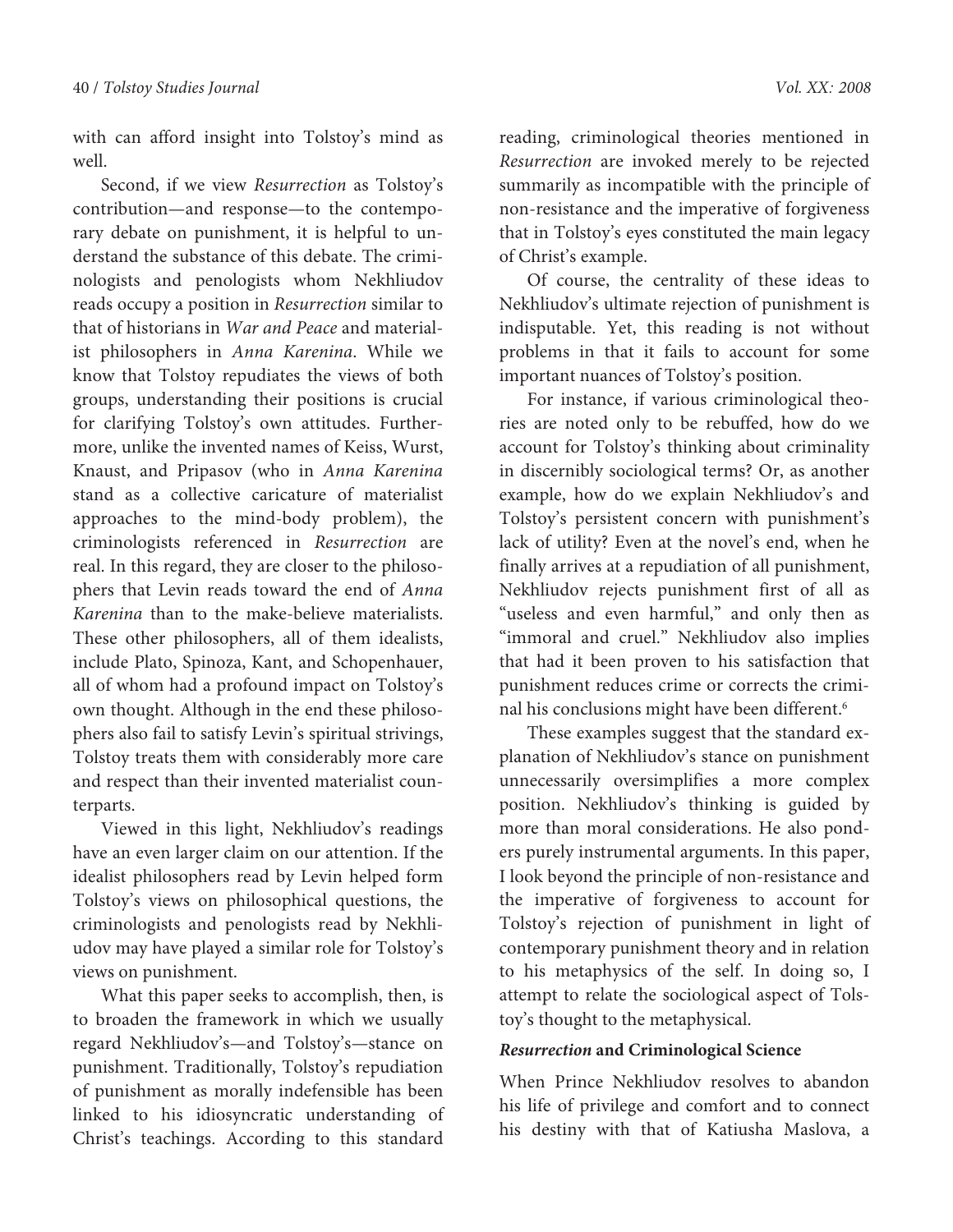former prostitute, he steps into an unfamiliar world of misery, poverty, and injustice. After Maslova is wrongfully convicted, Nekhliudov does not simply act as her advocate but also assumes the role of what we might now call a prison activist. Shocked by the brutality of prison conditions, the inhumanity of prison regulations, and the outrageous indifference of the authorities, he initially attempts to intercede on behalf of Maslova's hapless companions, who turn to him for assistance. But when he becomes overwhelmed by the number of petitioners, he shifts his attention from practical activism to theoretical inquiry.

As a true son of his positivistic age, Nekhliudov begins by trying to order the observations he has amassed. On the basis of his conversations with inmates, attorneys, priests, and guards, Nekhliudov classifies the convicts he has met into five categories ranging from innocent victims of judicial mistakes like Maslova, to the most depraved and violent individuals like the murderer Feodorov. In Nekhliudov's opinion, however, none is any more deserving of punishment than the very people who have imprisoned them. Even the most dangerous and corrupt individuals are no exception. To Nekhliudov, they are not perpetrators but victims, whose guilt before society pales in comparison with society's guilt before them (312).

Nekhliudov's taxonomy at once follows and subverts Western penology at the time, which for nearly a century had been searching for optimal principles of classifying criminals both within and outside of prison. Unlike Russia, where prisons for common criminals like Maslova did not differentiate inmate types (Гернет 353), in the West the idea of arranging convicts into classes had long been considered a key element in crime management and punishment modernization. While the debate over what to classify (offenses or offenders), and how to classify (offender's age, gender, seriousness of the offense)

was never definitively settled, all proposed systems aspired to put crime management and punishment administration on a more scientific foundation. Later in the century, the drive to classify was passed on to the practitioners of the new science of criminology whose classifying principles both reflected and shaped their beliefs about the nature and origins of criminality.

In Resurrection, these pioneers of criminology are mentioned twice: first in the swaggering speech of the public prosecutor who evokes the fashionable theories to explain Maslova's "crime" (72) and later in the context of Nekhliudov's struggle to restore some sense in what now, after Maslova's absurd verdict, comes to strike him as the supremely baffling institutions of criminal courts and prisons (311). He carefully reads the works of Lombroso, Ferri, Garofalo, Tarde, von Liszt, and Maudsley and finds much that is clever, learned, and interesting. But he is still dissatisfied: He seeks the principle by which some people punish others; the authors of these books, however, simply accept the necessity of punishment as axiomatic and a priori (313). Nekhliudov attributes his lack of success to the unsystematic character of his studies and continues to read, hoping to get the answers he seeks.

While by no means exhaustive, this list of authors contains most leading figures in the debate on the origins of criminality within the new science of criminology. The first three names on Nekhliudov's list—the Italian psychiatrist Cesare Lombroso, the magistrate and prosecutor Baron Raffael Garofalo, and the lawyer Enrico Ferri represent the Italian School of Criminal Anthropology. This school dominated the criminological debate from Lombroso's publication of L'uomo delinquente in 1876 until the early 1910s, the time when Tolstoy was working on Resurrection. 7

Lombroso and his followers understood criminality as an effect of innate physiological pathology, the traces of which were imprinted on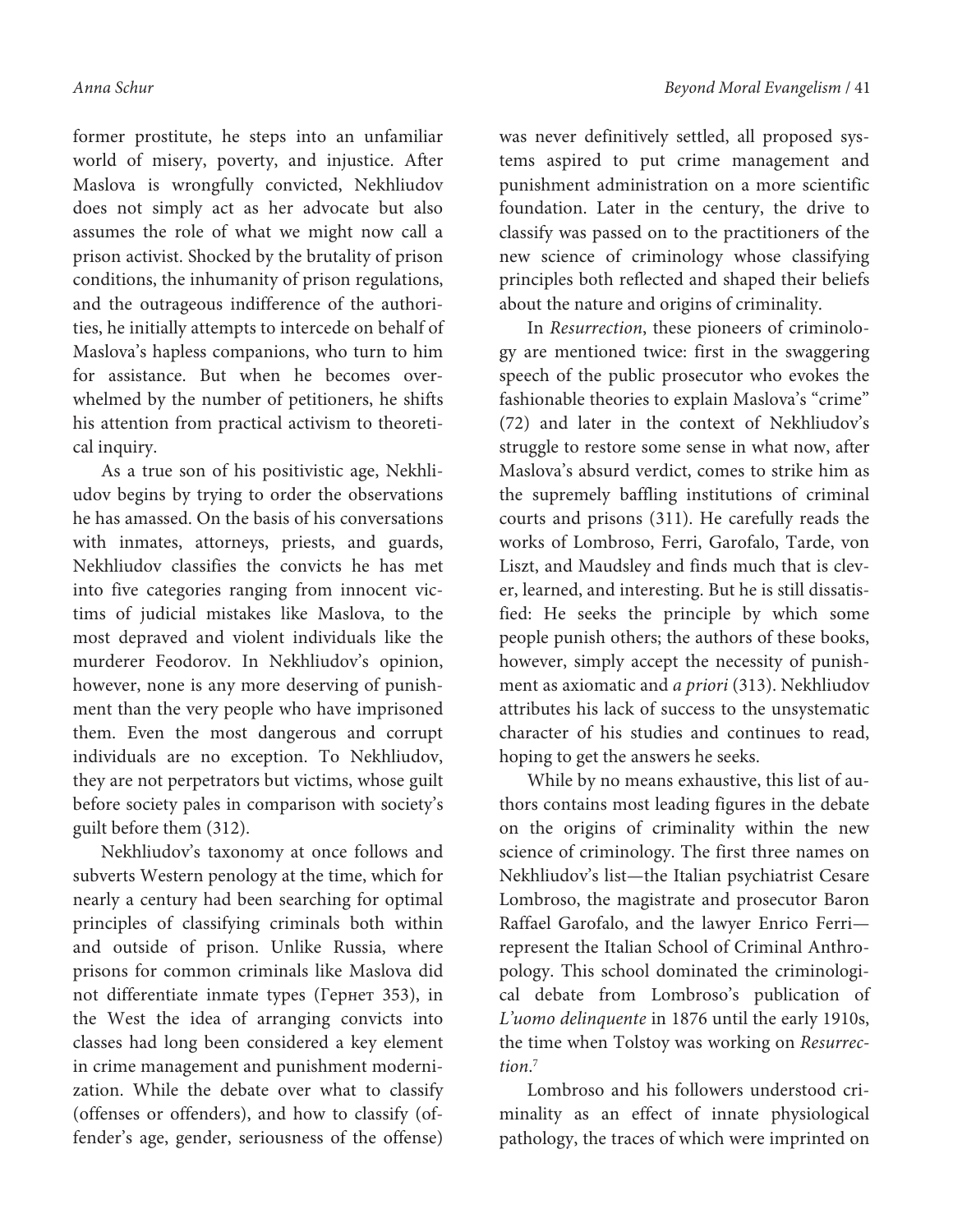the criminal's very body in the form of anatomical aberrations. This view of criminal propensities in purely biological terms to the exclusion of social factors and the reality of free will precluded a possibility of reform in what Lombroso and his followers called "the born" criminal. According to them, the only means of containing the danger posed by such a criminal was execution and permanent removal from society.

The opposing side of the debate challenged this concept of innate criminal-type as inconclusive and misleading. Instead of looking for the origins of criminal behavior in individual anatomy, the anti-Lombrosian school emphasized the formative influence of environmental and social factors. Crime, in their view, stemmed not from innate physiological aberrations but from poverty, ignorance, and bad example, all of which played at least as big a role as the criminal's personal disposition. On Nekhliudov's list, this side of the debate is represented by the prominent French criminologist Gabriel Tarde.

It should come as no surprise that Nekhliudov's readings would accurately reflect the current state of discourse on crime and its management. Tolstoy was intensely interested in the various issues related to the Russian justice system, and in the course of writing Resurrection he repeatedly sought advice on legal, procedural, and other questions from a number of experts.<sup>8</sup> He visited courts and prisons in Tula and Moscow and read extensively about prisons and exile in Russia.<sup>9</sup> In the last year of writing Resurrection, Tolstoy also reread Dostoevsky's Notes from the House of the Dead and praised it in his diary for the "original, moral attitude of the author to the subject" (Кузина 46). Besides Dostoevsky's portrayal of the prisoners, which left a strong imprint on Resurrection (Кузина 46-8), Tolstoy must have also taken note of Dostoevsky's reflections on punishment: on the incommensurability of crimes and punishments; on the disparity of pain that the same punishment entails for differ-

ent people; on the inevitable failure of the law to address the incomputable variation of individual character and experience. While Dostoevsky's narrator Gorianchikov never advocates a blanket dismissal of all punishment, his view that these problems are insoluble, like the task of "squaring a circle," harmonizes with Tolstoy's later attitude (Достоевский 43).

As Nekhliudov's reading list suggests, Tolstoy also followed developments in Russian and Western criminological thought. In an early manuscript, he considered naming Nekhliudov's attorney Fainitsyn (in the last version he is called Fanarin), a name evocative of I. Ia. Foinitsky, a famous Russian criminologist whose books Tolstoy received from Maklakov (PSS 33: 350). In August 1897, Tolstoy met personally with Cesare Lombroso at Yasnaya Polyana (Ломброзо; М. Толстой 144-45). He also had ample opportunity to follow criminological debate in the Russian press, where attention to the issue was further heightened by the flurry of international congresses in criminal anthropology and penitentiary science that took place in the last fifteen years of the century.<sup>10</sup> Вопросы философии и психологии, for example, a periodical to which Tolstoy both subscribed and contributed, featured numerous articles on criminology and reviews of the proceedings of the international meetings.

One such review was dedicated to the Second Congress of Criminal Anthropology held in August 1889 in Paris.<sup>11</sup> The publication (originally delivered as a lecture at the Moscow Psychological Society on October 28, 1889) was a report by a participant, N. Bazhenov. It was followed by a response by A. K. Vul'fert (Вульферт). Between them, the two reports contain references to all of the authors Nekhliudov reads with the exception of von Liszt. They also outline these criminologists' positions, focusing in particular on the reports of Cesare Lombroso and Gabriel Tarde. It is in light of these two names—and the two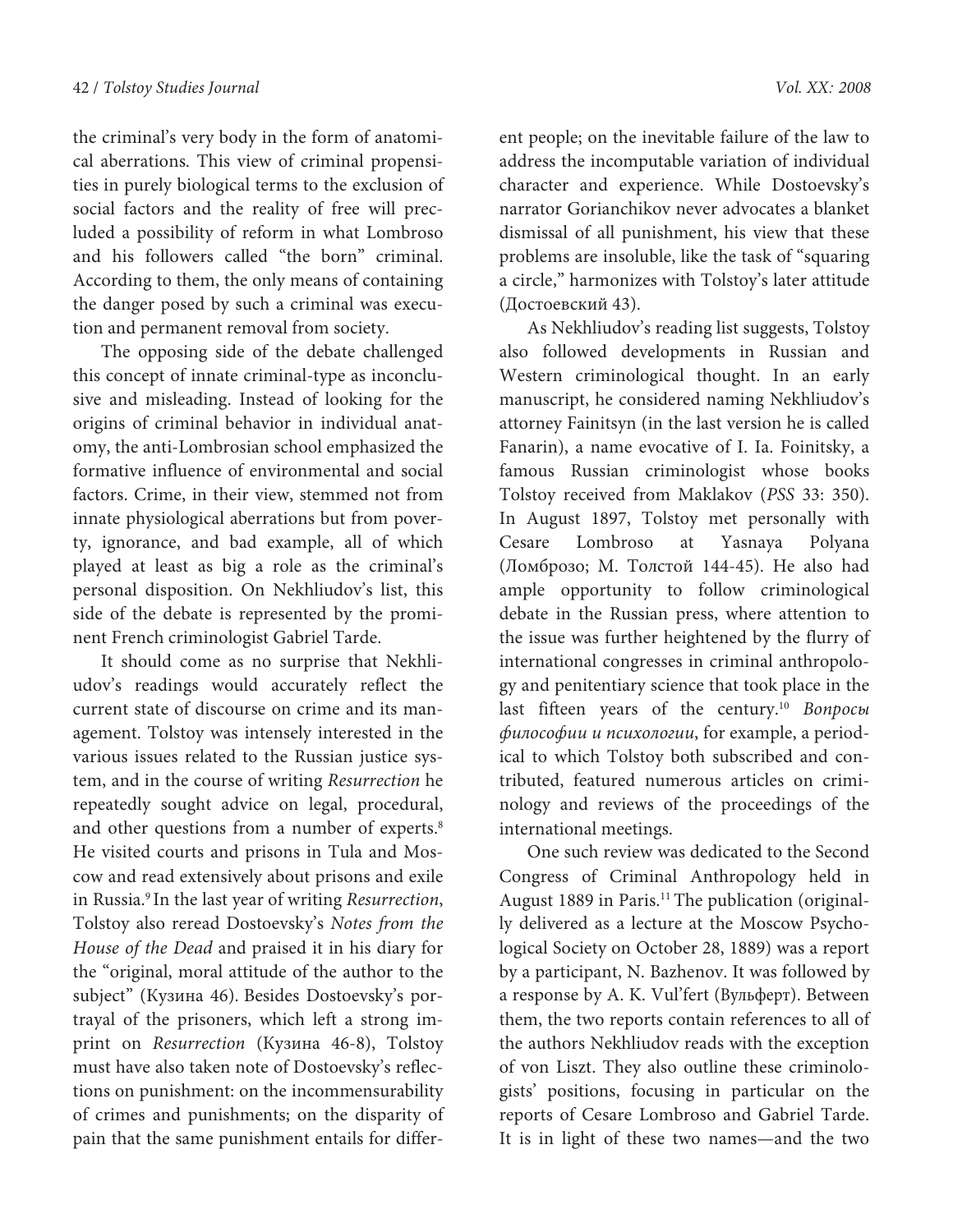schools of thought they represent—that I would like to return briefly to Nekhliudov's classification.

Despite Nekhliudov's apparent dismissal of all criminological theory, his position in relation to the debate can hardly be described as evenhanded. The novel reflects this debate most poignantly in the context of Nekhliudov's peculiar classification of inmates. The Lombrosian notion of the "criminal type" is invoked here only to be rejected as unhelpful and misguided. Nekhliudov's attitude is fully consistent with Tolstoy's own antipathy to Lombrosian theory and dislike of Lombroso himself. In his account of the visit to Yasnaya Polyana, Lombroso writes candidly of his failure to convince Tolstoy of the existence of the born criminal, despite what he believed to be Tolstoy's own descriptions of this type in his fictional works, including Resurrection. <sup>12</sup> But while Nekhliudov's repudiation of Lombroso seems fairly categorical, his response to the sociological school, represented in the novel by Lombroso's most prominent opponent Gabriel Tarde, seems more nuanced. For example, in painting even the most dangerous class of criminals not as villains but as victims of social inequities, Nekhliudov sides with this school on the question of crime's origins (312).

The sociological dimension of the novel's view of crime was not lost on Tolstoy's contemporaries.13 In a 1900 lecture devoted to the recently published Resurrection, the prominent lawyer A. S. Goldenveiser argued that for Tolstoy crime was not an expression of individual malevolence or ill will. Instead, crime was the result of bad example, neglect, and "mercenariness and egoism that underlie the existing economic system" (Гольденвейзер 35). Goldenveiser summarized Tolstoy's views in his lecture's title: "Crime as Punishment, and Punishment as Crime." A product of social adversity, crime is punishment to society out of whose evil and injustice crime is born. Punishment, conversely,

is the most scandalous wrong, the most atrocious crime society can perpetrate against its individual members.

Goldenveiser's discussion captures accurately a tension in Tolstoy's thought. While his view of crime dovetails that of the sociological school, his view of punishment does not. Even though the proponents of this school saw crime as a consequence of social conditions beyond the individual's control, they still believed in the need for punishment within civil society. For instance, the Russian jurist Nikolai Tagantsev argued that the fear of punishment was itself a significant factor in determining our actions (Таганцев 33). V. D. Chizh, a psychologist whose works Tolstoy read and cited in his diary, held a similar opinion (Чиж 15). $^{14}$ 

Gabriel Tarde, a leader of sociological school whose works both Nekhliudov and Tolstoy had in their libraries, was so troubled by a strong tendency toward exoneration in French courtrooms that he produced a theoretical treatise to restore the idea of legitimate and functional punishment.<sup>14</sup> One way in which his 1890 Penal Philosophy (extensively reviewed by V. D. Spasovich in Вестник Европы) sought to strengthen the notion of personal responsibility was by tackling the issue of the metaphysics of the self. In the following section, I examine Tolstoy's and Tarde's accounts of the self to see how, despite some striking similarities, they arrive at opposing positions on punishment.

# **The Self in Tolstoy and Tarde**

Tarde's strategy is not to dispute either the deterministic or the idealist accounts of the self that infiltrate courtrooms and muddle the most transparent of cases. Instead, he wants to extricate the discussion from contexts that treat the self as a philosophical absolute. He thus accepts the deterministic assumption regarding the necessity of all action and even suggests that a consistent application of its postulates would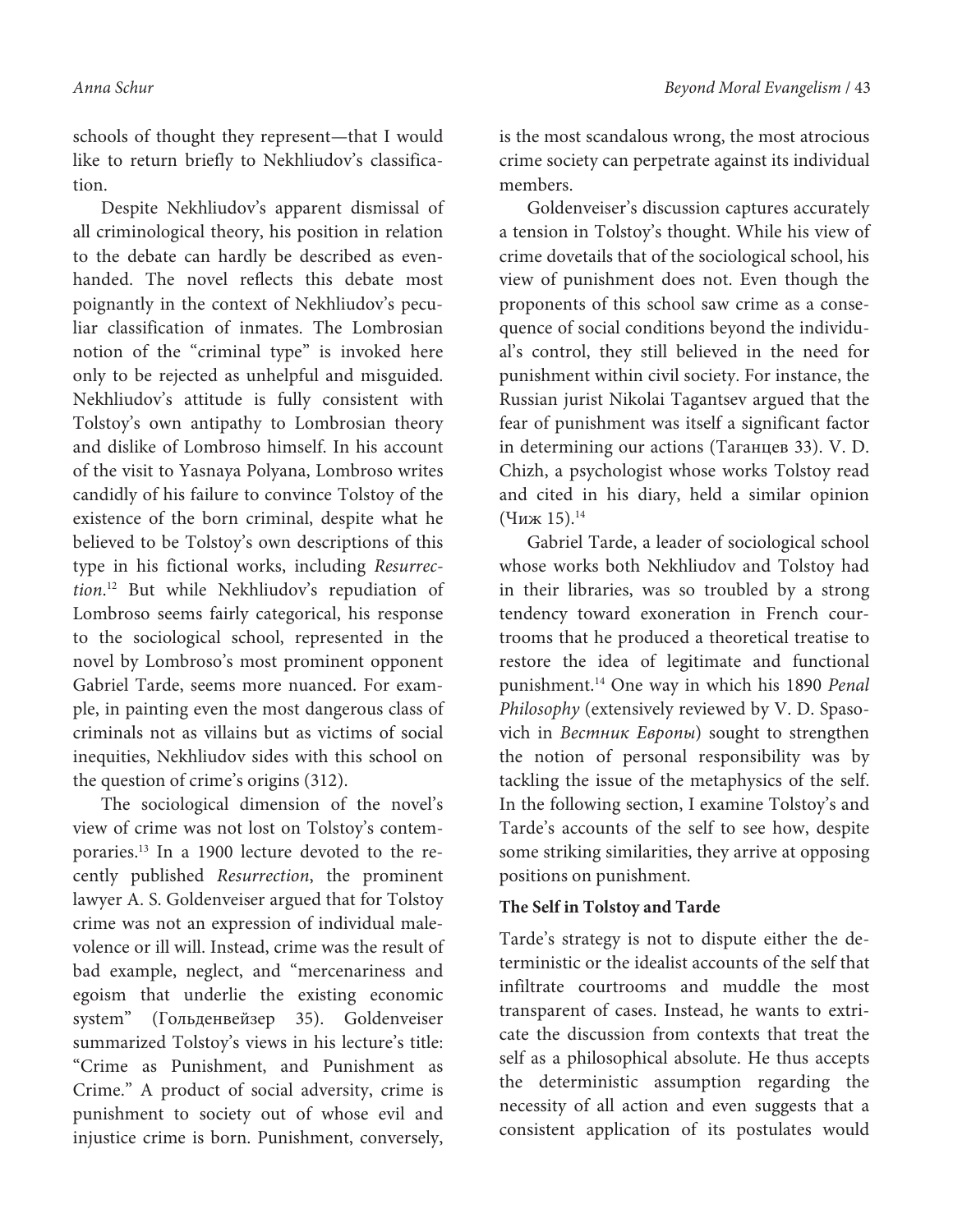demand viewing the self as a point of double convergence—not only of its past outcomes but also of its future causes: "For in truth why could you not say, if necessity be the universal rule, that my true cause is in the future, which is not yet, as well as in the past, which is no more" (86).By this view, it is not just our ancestors who speak through us but also our children and grandchildren. "Thus," Tarde concludes in the vein of Parmenides and Spinoza that we will also see in Tolstoy: "I must always have existed, I must exist forever, and I will not truly be—I am." Similarly, Tarde seems to concede the idea of the self's unfixed, mutable nature. "The mind," Tarde writes, "or to put it better, the soul, […] is like a sky in which there is but a single star, yet a star ever wandering as its caprice may dictate and changing its color, that which is called 'myself'" (92).

And yet to Tarde neither the deterministic nor the idealist account of the self presents a problem because he defines the self as first and foremost a social entity, a constituent of the social fabric. Society, he writes, "is a collection not of organisms exactly, nor even of souls, but of 'myselfs.' It is the 'myselfs' alone which are bound together by social and legal ties; […] it is the 'myselfs' alone which are able to contract, to give, to make their wills and commit crimes or do virtuous acts as well" (92-93). In the world of phenomena we inhabit, the self's capacity for modification need not lead to the erosion of responsibility. According to Tarde, in this world the self displays enough conformance with itself that it endures through time to be held accountable, and punishable, for its actions.

It is interesting to compare Tarde's discussion to Tolstoy's own reflections on the self in his late writings, particularly in his treatise On Life, completed shortly before he began preliminary work on Resurrection. This comparison reveals not just a curious overlap of certain ideas about the self that we find in Tolstoy and Tarde. It also

shows how, despite these overlaps, the ultimate visions they delineate lend themselves to contrasting positions on punishment.

Concerned with the questions of metaphysics and personal immortality, On Life conceptualizes the self in ways similar to Tarde's ideas.<sup>16</sup> Also like Tarde, Tolstoy considers the possibility that the self is a product of past effects or that "the causes of peculiarities of my "self" lie in the peculiarities of my parents and conditions that have had influence over me and over them" (PSS 26: 407). And like Tarde, he finds this view unsatisfactory. Logic demands an extension of this chain of causes to infinity, rendering the concept of the past and the future inoperative. The authentic existence of the self, Tolstoy argues, is as much connected and dependent on the invisible past as it is on the equally indiscernible future (PSS 26: 420). In contrast to the pessimistic view of life as a biological process that takes place in time and space, Tolstoy offers what he believes is a more hopeful vision"

Life is what I am being conscious of within myself. And what I am conscious of within myself is not that I have been and that I will be, but I am conscious of my life in such a way that I am—at no point in time do I have a beginning, at no point in time do I come to an end. (400).

And elsewhere, even more clearly, he writes, "The individual realizes that he will not die only when he realizes that he was never born but has always been, that he is and that he will always be" (417). Like Tarde, Tolstoy conceives of the self as existing in the everlasting present.<sup>17</sup>

Like Tarde, Tolstoy recognizes the fluidity of the self, though with an important distinction: for Tarde the self's mercurial nature (which he does concede in some other realms) becomes largely annulled in the world of time, space, and causality; for Tolstoy the proper domain where this mutability makes itself known is precisely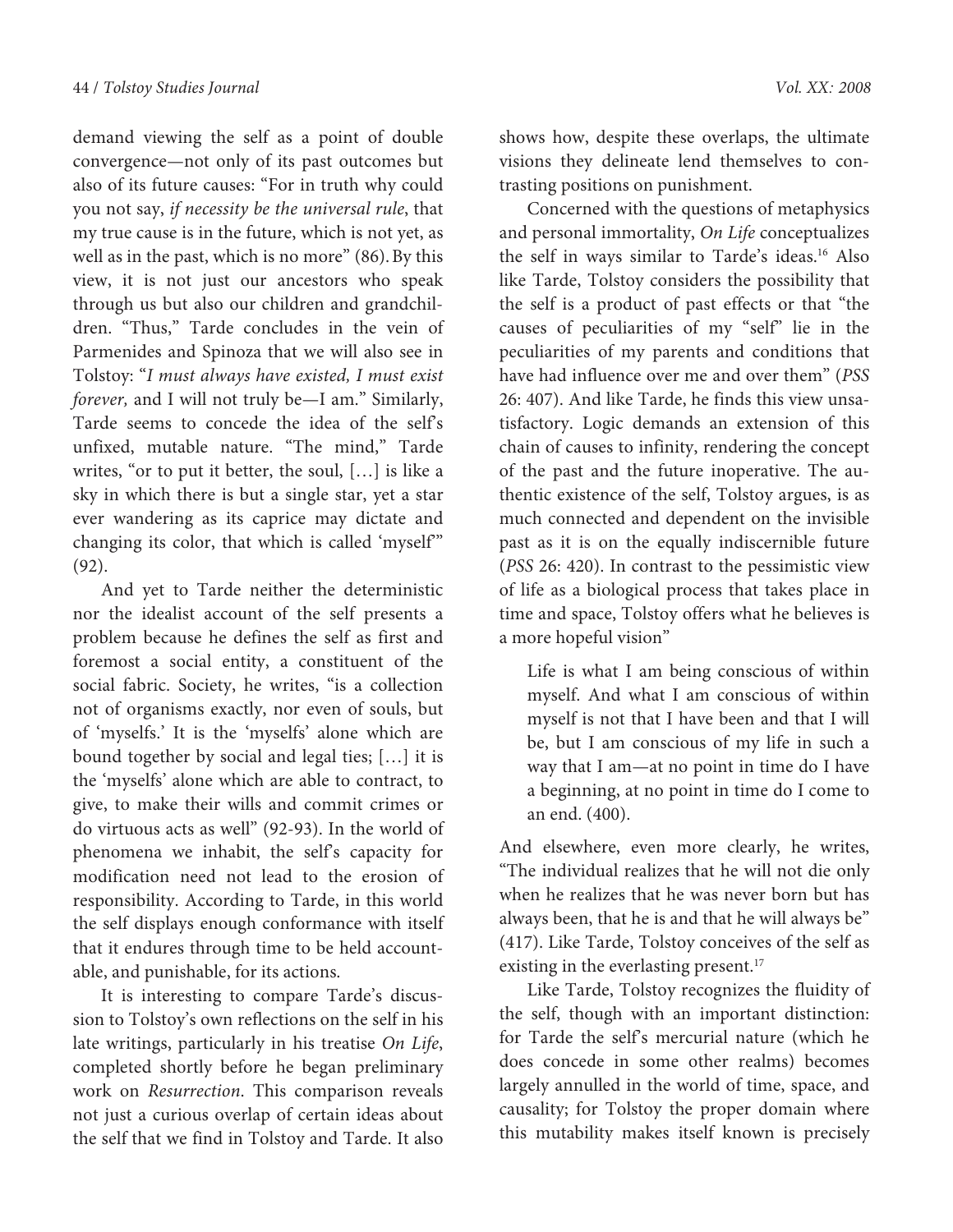the world of phenomena. "One of the most usual and widespread superstitions," he writes in Resurrection,

is that each person has his own definite qualities, that there exist kind people, intelligent people, stupid, energetic, apathetic, and so on. People are not like that. We can say of a person that he is more often kind than mean, more often intelligent than stupid, more often energetic than apathetic, and vice versa. But it will be incorrect if we say of a person that he is kind or intelligent, and about another that he is mean or stupid. And yet we always sort (делим) people in this way. This is incorrect. People are like rivers: the water in each of them is the same but each river can be sometimes narrow, or fast, or wide, or slow, or transparent, or muddy, or warm. The same with people. Every person has seeds of all human qualities, and sometimes he displays some of them, other times others and he often may be quite unlike himself remaining in the meantime the very same person (PSS 32: 193-94).

Just as rivers, in Heraclitean fashion, perpetually alter their characteristics, so do people change continuously, never coinciding with themselves, never becoming a stable value as they do for Tarde.<sup>18</sup> Despite this unceasing change, however, people do retain their identity.<sup>19</sup>

Insight into how Tolstoy understands the workings of this dialectic of continuity and change is afforded by a related discussion in On Life, where he argues that it is incorrect to think of our consciousness as one and the same, identical to itself at any point in time. Instead, we have a "series of consecutive consciousnesses that we may subdivide (дробить) to infinity" (PSS 26: 403). What links these consecutive but discrete consciousnesses and ensures our sense of being "the very same person" is our predilection to like some things and dislike others. This predilection,

Tolstoy explains, is often referred to as character, and we often take character to mean peculiar characteristics of an individual that have formed under the influence of particular circumstances or "conditions of time and place." But this is incorrect, for the predilection in question does not originate from those conditions. To the contrary, those conditions affect or do not affect the individual only because the individual, upon entering this world, already possesses a predilection to like some things and dislike others. This explains why people born and raised under the same circumstances can be drastically different.

Tolstoy calls this predilection to like and dislike certain things "a particular relationship to the world" and equates it with authentic selfhood:

That which unites all the disparate consciousnesses that in turn come together within our one body, is something quite definite, although independent from the conditions of time and place, something we bring into this world from the realm that exists outside of time and space, and this something, which is my certain, particular relationship to the world, is my real and authentic self. (405)

Reading Tolstoy side by side with Tarde highlights the routes that take them to their dramatically different destinations. While they seem to share a belief in social roots of crime and recognize the dialectic of the self's permanence and mutability, the ultimate visions of the self they develop bring them to strikingly different views on punishment. Tarde understands the (juridical) self as embedded in the world of phenomena where it holds sufficient congruence with itself to be held accountable for its actions.

For Tolstoy, the authentic self, which is ultimately responsible for how we engage with the world both through impression and action, is located outside the world of phenomena, in a realm free from the operations of cause and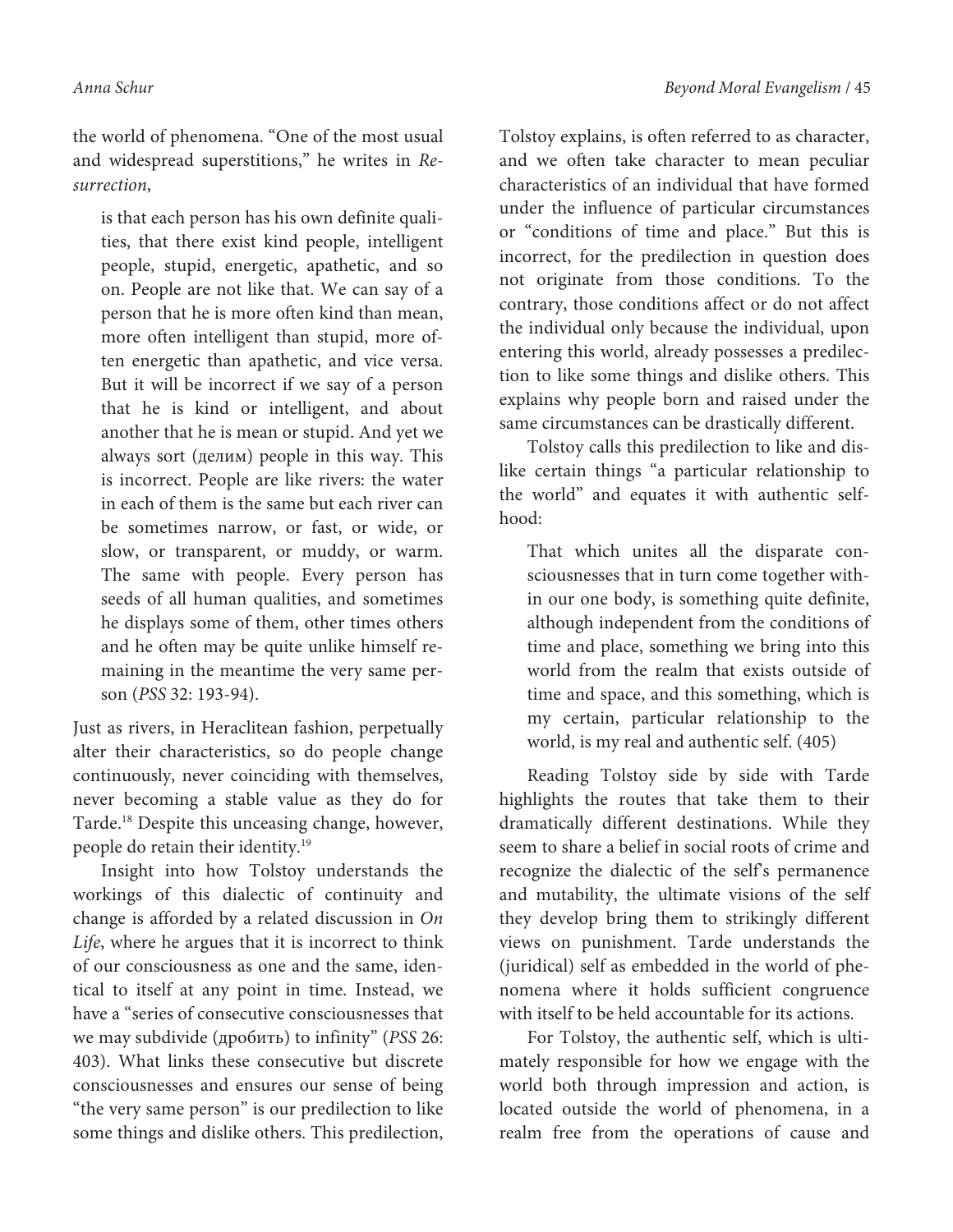effect, outside time and space. It is not surprising, therefore, that whereas Tarde's self is punishable in this world by positive law, the Tolstoyan self is not. Tolstoy's view of the authentic self as residing outside the sphere of phenomena displaces punishment beyond its borderlines.

In Tolstoy studies, the idea of true justice as belonging to the non-phenomenal realm was introduced by Boris Eikhenbaum. In Tolstoy in the Seventies, he interprets Tolstoy's epigraph to Anna Karenina in terms of Schopenhauer's notion of "eternal justice," i.e., justice that takes place "in the sphere of the thing-in-itself, which is different from that of the phenomenon" (Schopenhauer, World 1: 462). While Eikhenbaum's interpretation is illuminating, it is worth pointing out that Schopenhauer himself never rejected the idea of punishment in this world. Although in the passage cited by Eikhenbaum Schopenhauer disagrees with Kant about the nature of punishment's justification, Schopenhauer (unlike Tolstoy) never doubted that such justification existed. In fact, while both Kant and Schopenhauer divided the universe into the phenomenal and the noumenal, neither believed that "eternal justice" was a proper substitute for punishment in this world. Kant argued that punishment must be imposed in all cases because the criminal has committed a crime.<sup>20</sup> Schopenhauer, in contrast, viewed punishment not as a categorical imperative, but as the law's means to announce its own inevitability (Schopenhauer, World 1: 449).

Neither of these justifications appeals to Tolstoy. Instead, the self he creates from the fragments of these philosophers' metaphysics further buttresses his position on the illegitimacy of earthly punishment.<sup>21</sup> In this regard, Tolstoy's strategy appears to be a reversal of Tarde's. Whereas Tarde puts aside philosophical conceptions in favor of the socially embedded self that is available for punishment, Tolstoy sidesteps the ethical and social justifications of punishment even of those thinkers on whose metaphysics he relies in other contexts.

## **"Resurrection" and Moral Reform**

That Tolstoy contemplated the problem of punishment's justification is further evidenced by the following diary entry. On July 20, 1889, he wrote, "In America they execute in privacy and painlessly (with electricity). If this is not to threaten and not to inflict suffering, then what for? To remove from life. But who can take it upon himself to solve the question, who should be removed from life?" (PSS 50: 110). Tolstoy's language implies skepticism about unnamed opponents' claims that painless death was meant merely to incapacitate the criminal rather than to deter him or to avenge his crime. Given Tolstoy's well-known fear of death, it is fitting that he would be unconvinced by such claims. But even if opponents were to acknowledge that the real purpose of the death penalty was to instill fear or to inflict pain (physical or moral), Tolstoy would still forcefully object. By his thinking, no temporal authority has the moral right to determine who deserves to live and who to die.

The above diary entry mentions only two of the three most prevalent justifications of punishment: deterrence and retribution. The third—punishment as a means of moral reform—was probably omitted because of its incompatibility with the death penalty, the original subject of Tolstoy's reflections. In this section, however, we will see that like deterrence and retribution, reformation as a rationale for punishment also gets little traction in Tolstoy's thought. I argue that the reason for this lies in Tolstoy's view of the self's inaccessibility.

One apologist of reformative punishment was the idealist philosopher Vladimir Soloviev.<sup>22</sup> In a series of articles that appeared in Вестник Европы in 1895, Soloviev outlined his ideas about law, morality, and punishment, indirectly polemicizing with Tolstoy's maximalist views. In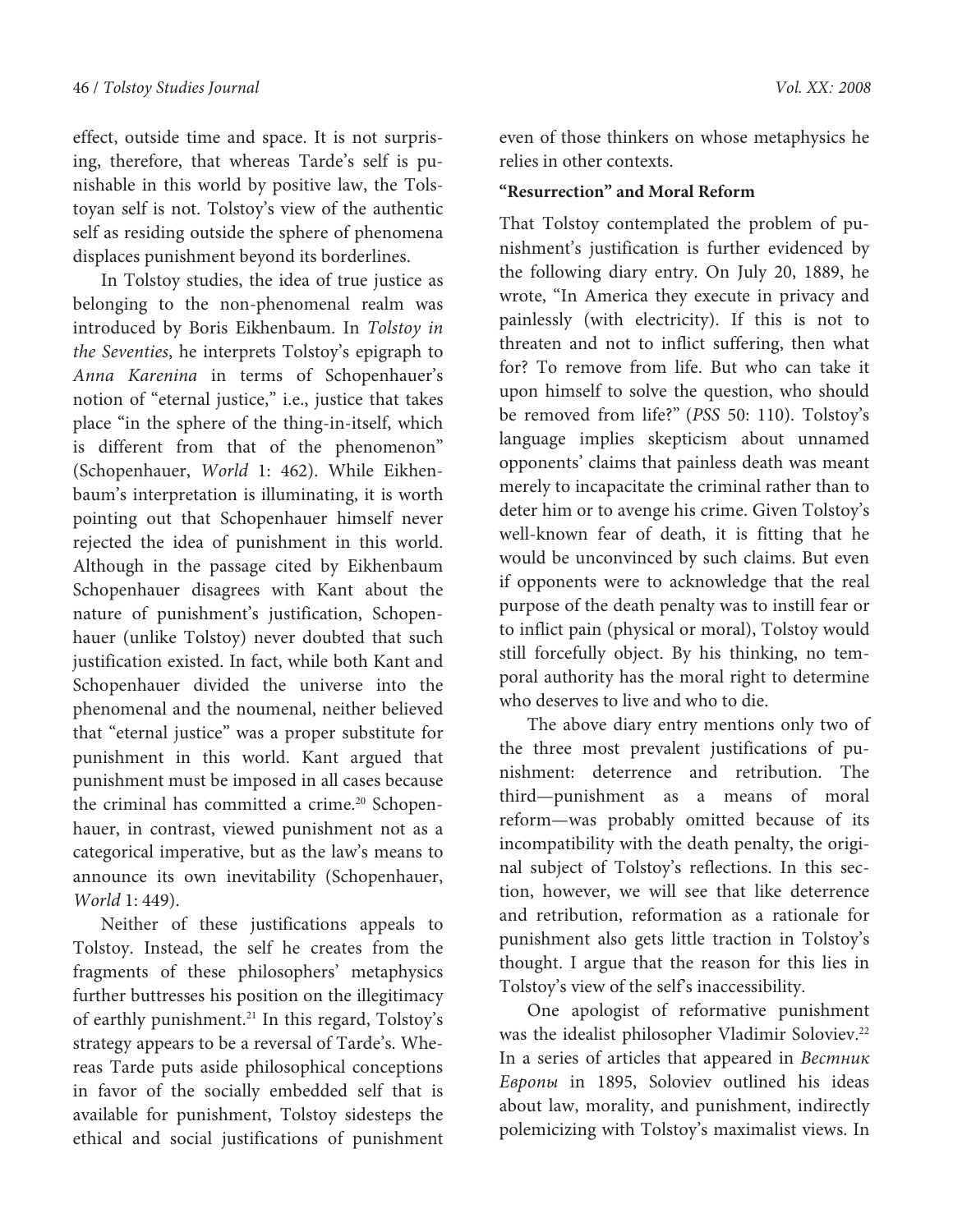"Morality and Law," for example, Soloviev wrote that law occupies an "intermediate sphere" between reality and the ideal and serves as merely an instrument of realizing a minimum good and limiting evil. The task of the law is not to transform the world, with all its existing evil, into heaven on earth, but to prevent its transformation into hell (446, 454). Bad laws and shortcomings in the justice system are not sufficient grounds for rejecting law en masse. Such comprehensive rejection, Soloviev argues, is impermissible precisely on moral grounds (444, 446).

On the question of punishment, Soloviev also represents a poignant contrast to Tolstoy. Like Tolstoy, he criticizes the principles of deterrence and retribution because he sees them as incompatible with morality. Since morality, in the Kantian formulation at least, forbids making human beings into mere means to an end external to them, we act immorally if we see punishment only as a means of protection or satisfaction of the victim or of society. Unlike Tolstoy, however, Soloviev does not reject punishment wholesale. In "The Question of Criminal Law from the Standpoint of Ethics" (Уголовный вопрос с нравственной точки зрения), Soloviev specifically addresses the theory of nonresistance in the context of criminal law. He argues that as long as the goal of punishment includes the welfare of the offender, coercion is morally justifiable. Imprisonment, for instance, can benefit offenders by helping them curb the development of their criminal will and giving them a chance to think and to repent. Though reformation is always, in Soloviev's view, selfreformation (самоисправление), the role of the external influence is to sustain the environment conducive to this process (Соловьев 393, 395, 398, 403, 405).

For Tolstoy the idea that punishment can bring about moral reform is nothing more than a delusion. To quote from Path of Life:

As soon as one gives up the superstition that punishment reforms people, one sees clearly that changes in peoples' lives occur only because of the inner, spiritual change of the people themselves and not at all because of the evil that people do to other people. (PSS 45: 227)

Although Tolstoy agrees with Soloviev that reformation is always self-reformation, he does not share Soloviev's optimism that institutions of punishment, when properly conceived and organized, can provide an environment conducive to such a process. While in Resurrection the brunt of Tolstoy's critique is directed against the brutal, dehumanizing conditions of the Russian prison, one gets a sense that for him no amount of improvement would ever suffice because his objections to punishment, even of a purportedly reformative bent, run much deeper.

First, any (penal) institution, as Tolstoy repeatedly makes clear in Resurrection, inevitably involves objectification of people by other people. Such objectification is unlikely to change even were the goals of punishment redefined as moral reform and even were the entire penal system radically overhauled. Moreover, a penal institution can hardly create conditions conducive to "inner" change because these conditions are unique to every person. In Resurrection, Tolstoy's view of moral and spiritual reformation as a process that unfolds along deeply personal paths is illustrated by the twin "resurrections" of Nekhliudov and Maslova. To a great extent, both characters' moral changes are presented as a rediscovery of a better, uncorrupted self of their childhood and youth from which they had drifted away. These changes, however, are triggered by associations and memories that are deeply personal. Associations of this kind would be impossible to orchestrate in an institutional setting, no matter how modernized or improved,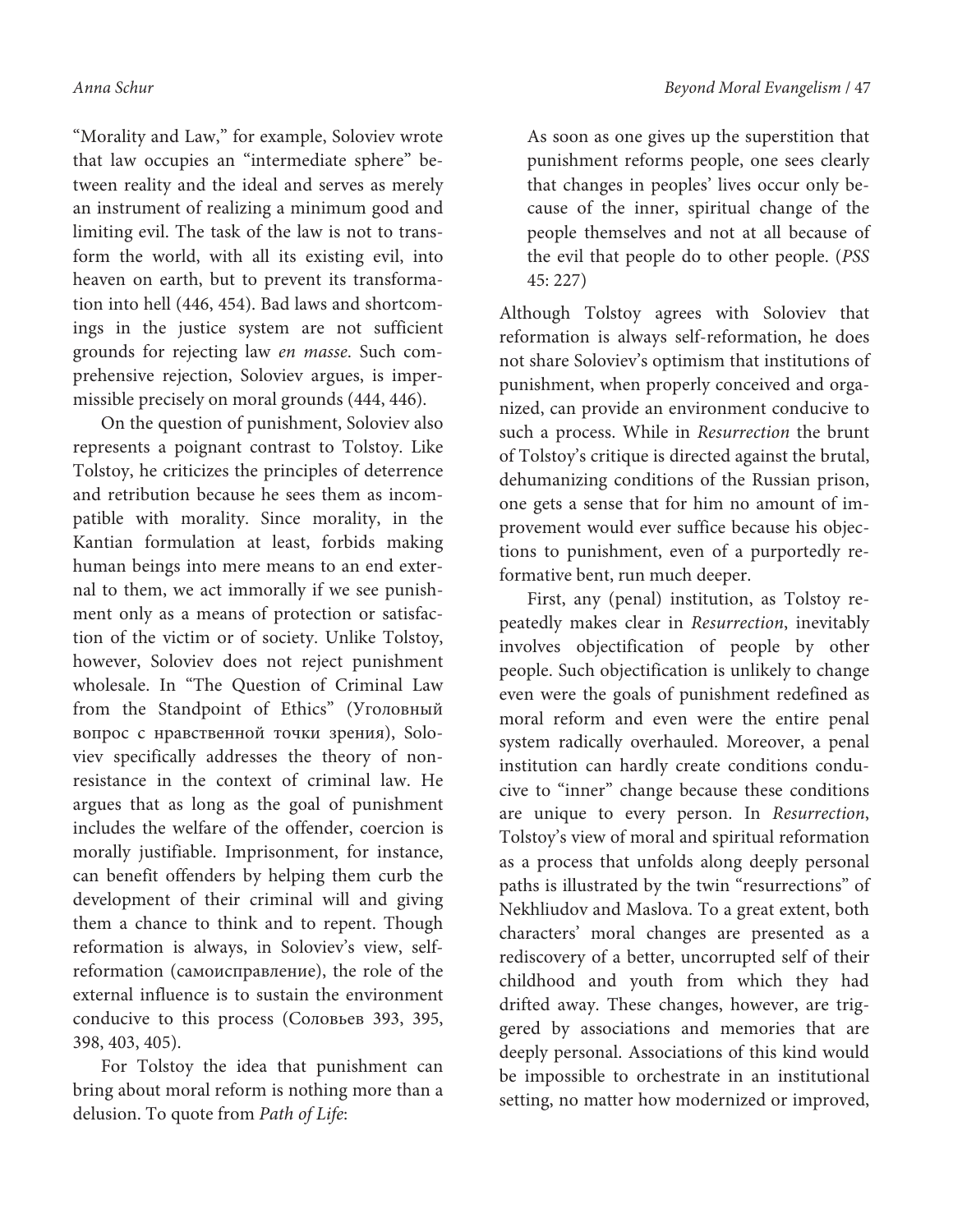because of the unavoidable reliance on standardization, regimentation, and protocol.

Nekhliudov, furthermore, understands his moral revival as a closer contact with what he calls "that real (истинным), divine self that lives in each person." He attributes the awakening of that dormant "I" to the "remarkable event" of Maslova's trial, but it would be a mistake to see his accidental reencounter with Maslova as the cause of his moral regeneration (PSS 32: 129). Rather, in light of Tolstoy's discussion in On Life, one could argue that far from determining Nekhliudov's transformation in a causal fashion, the trial and subsequent events merely afford him an opportunity to reveal that fundamental, authentic character which defines his responses to the particular circumstances of his lived experience. If Nekhliudov were another person, the event of the trial may not have caused him to change for the better, as the material conditions of this world of space, time, and causation (the only conditions that penal institutions can manipulate) have no real power over the inaccessible authentic self. Thus while Tolstoy does affirm, as James Scanlan argues, our capacity for moral perfection, this capacity still depends on the indelible extratemporal and extraspatial self that shapes our responses to the world (Scanlan 58).

The emphasis on the deeply running nature of genuine moral reform is further evidenced by Tolstoy's view that reformation, when it is real, brings about not just a change in actions, but more importantly, a change in motives, intentions, and desires. Whereas corrective penal institutions aim largely at bringing the individual's behavior merely within the parameters of the law, Tolstoy wants a qualitatively different kind of change. For him, as for Schopenhauer, the measure of an action's morality lies in the morality of its intention.<sup>23</sup> A mere outward conformance to moral, let along legal, norms is not sufficient. To be genuinely moral, one's action needs to be perfectly free from any trace of in-

strumentalizing the other person; it needs to be driven strictly by the concern about that person's welfare, or what Tolstoy calls "the law of love." <sup>24</sup> A bad thought, Nekhliudov believes, is worse than a bad act: "One may avoid repeating a bad act and repent it; bad thoughts, on the other hand, give rise (родят) to all bad acts" (290). Real reformation involves a change in the person's way of thinking and relating to the world, not just a change in his or her acts.

In the case of reformative punishment, just as in the case of retributive or deterrent punishment, Tolstoy's stance thus dovetails not only his philosophy of non-resistance but also his metaphysics of the self. Indeed, if the authentic self is located, as Tolstoy suggests, in the realm of the noumenal, it is only fitting that this self would not be available for reformative regiments of penal institutions no matter how well organized and well meaning. These regiments cannot reach that indestructible extratemporal self that determines our moral character and, in the end, is solely responsible not only for our actions but also for the motives, desires, and intentions that underlie them.<sup>25</sup>

# **Conclusion**

When, at the end of Resurrection, Nekhliudov experiences his ultimate revelation—that no person ever has the right to punish or reform another person because both are guilty before God—the reader is invited to see this realization as an important element of his "resurrection." Like in Death of Ivan Ilych, the moment of enlightenment comes at the very end, in the form of a simple answer to a difficult question: "The usual objection about what to do with evil-doers—can we really leave them unpunished?—did not trouble him anymore" (442, 455-56). He realizes that society exists not because of punishment, but in spite of it. While punishment corrupts and degrades both those who punish and those who are punished, people still pity and love one another (456). What one needs to do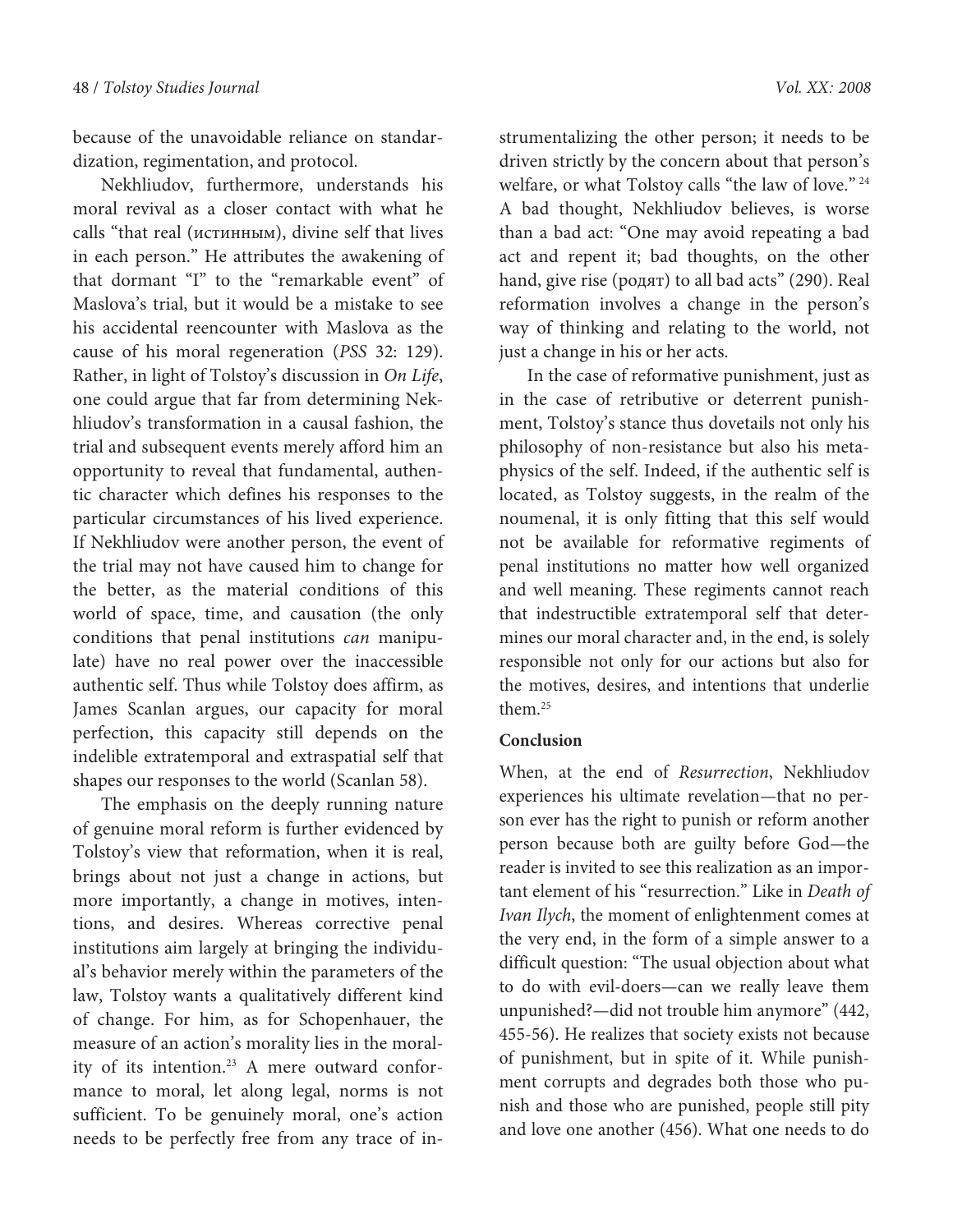is to forgive everybody, to forgive always, to forgive an infinite number of times, because there is no one without guilt who would have the right to punish or reform others (442-43).

This message of universal guilt resonates with the message of responsibility of all for all famously articulated by father Zosima in Dostoevsky's The Brothers Karamazov. Unlike Tolstoy, however, Dostoevsky, who had first-hand familiarity with the Russian prison, did not seek to abolish punishment or its institutions. Although he saw much that was wrong with Russian courts and prisons, he still believed in the possibility of a fundamentally synergetic relationship between law and morality. While morality should serve as a basis for law, a legal system, if properly organized, can and ought to promote moral attitudes and teach ethics. For Tolstoy, in contrast, law is always and necessarily antithetical to morality. This is not surprising given Tolstoy's steadfast (some say blind)<sup>26</sup> commitment to the principle of nonresistance to evil and the imperative of forgiveness into which he distilled all Christian ethics. It is in light of these ideas that we usually make sense of Tolstoy's repudiation of punishment as morally indefensible.

While I agree that the principle of nonresistance explains much in Tolstoy's stance on punishment, in this paper I have tried to point to some other dimensions of his thought. I have discussed Tolstoy's rejection of punishment not through the prism of moral evangelism but within the context of contemporary punishment theory and the metaphysics of the self that emerges in his late writings. Reading Tolstoy side by side with such contemporaries as Tarde and Soloviev, I have sought to highlight the utter impracticability of the inaccessible Tolstoyan self for the purposes of law and its incompatibility with the available justifications of punishment not only on religious and moral grounds but also on the grounds of this self's metaphysical status.

### **Notes**

1. Research for this paper was made possible by a National Endowment for the Humanities Summer Stipend (2007). I am grateful to Leo Zaibert and the anonymous reviewers for their excellent comments and helpful suggestions. Thanks are also due to Linda Madden of Keene State College Interlibrary Loan and to the staff of the Slavic Reference Service at the University of Illinois, Urbana-Champaign.

2. Unless otherwise indicated, all translations are mine.

3. Tolstoy expresses similar sentiments in the letter he wrote to V. P. Botkin after attending a public execution in Paris in 1857.

4. For example, Tolstoy's frequent use of the word "now" marks his character's progress and highlights changes in Nekhliudov's outlook. James M. Holquist notes that the confrontation between "a then and a now," or an old self and a new self, is central to Tolstoy's portrayal not only of Nekhliudov's life but also of the lives of all his major characters (Holquist 50).

5. That he has not yet given up this hope is indicated by Tolstoy's references to these books at various points in the novel. We know, for example, that he takes the books to his estate, Kuzminskoe, in early May (PSS 32: 202), and that he has them around at least as late as the eve of Maslova's departure for Siberia on July 5 (316).

6. The objection that evil-doers should not go unpunished "would have had force if it were proven that punishments reduce crime, reform the criminal; but since what is proven is the opposite, and it is clear that people do not have the power to reform other people, the only rational action you can take is to stop doing what is useless and even harmful, and on top of that immoral and cruel" (PSS 32: 442).

7. This account draws on the history of criminology presented by Leps.

8. Besides A. F. Koni, a liberal jurist and prominent public figure who introduced Tolstoy to the story of Rosaliia Oni that provided the basis for the novel, Tolstoy's consultants included the defense attorneys V. A. Maklakov and F. N. Plevako, the laywers N. V.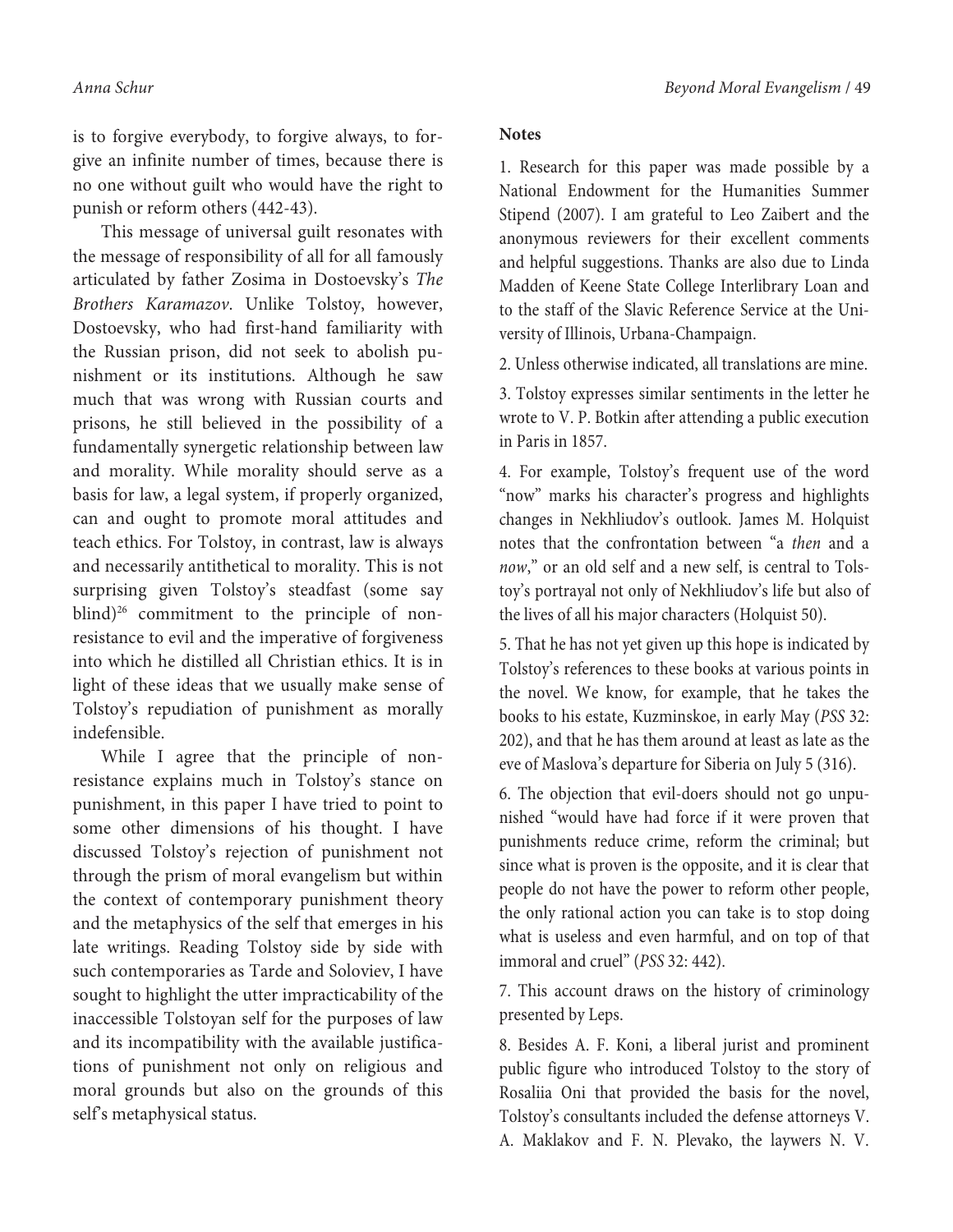Davydov and S. M. Iazykov, the medical doctor P. S. Usov, the warden of the Tula prison S. I. Borodovsky, and a member of his staff I. P. Vysotsky.

9. Tolstoy's readings included V. N. Nikitin, Тюрьма и ссылка (1880); N. M. Iadrintsev, Русская община в тюрьме и ссылке (1872); D. A. Linev, По этапу (1886); L. Mel'shin (P. F. Iakubovich), В мире отверженных (1896); and the publications of the American explorer George Kennan who wrote extensively on Siberian exile. See Ломунов 116-21 and Жданов 335.

10. Tolstoy might have read Lombroso in S. L. Rappoport's translation under the title Новейшие успехи науки о преступнике (St. Petersburg, 1892). He could also read various reviews of Lombroso's works, such as E. P. Letkova's "Психиатро-зоологическая теория массовых движений" in Отечественные записки (1884); V. D. Spasovich's Новые направления в науке уголовного права in Вестник Европы (1891) or as a separate edition (Moscow, 1898); or V. F. Chizh's Криминальная антропология (Odessa, 1895), to name just a few. Spasovich's and Chizh's publications also contained discussions of other criminological schools.

11. Русская мысль, another periodical that Tolstoy read regularly, also featured an extensive account of the Congress.

12. For more on Lombroso's visit to Yasnaya Polyana, see Denner's informative and amusing account.

13. That Tolstoy saw crime as socially engendered and thus inevitable in a capitalist society was also a widely accepted view in Soviet scholarship (Ячевский 151).

14. Tolstoy mentions Chizh in his diary on March 4, 1891, in reference to his article "Нравственность сумасшедших" in Вопросы философии и психологии (1891).

15. Of all the criminologists referenced in the novel, Tarde is mentioned the most frequently. He is further singled out when Nekhliudov's sister finds one of his books on Nekhliudov's desk (316). Tolstoy himself owned two books by Tarde (Библиотека 292).

16. Andrzej Walicki calls On Life "the best exposition of Tolstoy's metaphysics" (332). For a recent illuminating discussion of Tolstoy's view of the self in On Life, see Scanlan (56-58).

17. For another discussion of the relationship between self and time in Tolstoy, see Paperno.

18. Compare this discussion with the following statement of the French anthropologist Léonce Manouvrier quoted by the Russian criminologist Dril': "One and the same individual can act in a thousand different ways under the influence of various factors which affect him without however changing his physiology or anatomy, his actions always conforming to his constitution (конструкции)" (189).

19. As critics have noted, this view, which allows Tolstoy to overcome the metaphysics of the self's sameness, as well as the metaphysics of its "continuous changeability" (Кузина 87), also implies the impossibility of passing judgment on another person. On the one hand, we cannot judge others because we are all fundamentally the same, and on the other hand, we cannot judge because we are subject to perpetual change. "That is why you cannot judge a person," Tolstoy writes in his diary. "Which person are you judging? You have condemned a person, and he is already different" (Опульская 332).

20. For example, Kant (158). For discussions of Tolstoy and Kant, see Orwin, Jahn.

21. On Tolstoy's debt to German idealism, see Orwin, Grant, Walsh.

22. For a discussion of Soloviev's polemic with Tolstoy's Resurrection, see Deutsch Kornblatt, Mintz.

23. For example, in On the Basis of Morality, Schopenhauer writes, "The intention alone decides the moral worth or worthlessness of a deed" (66-67).

24. Maslova's initial mistrust of Nekhliudov's motives is instructive in this regard. The idea that he wants to "make her the object of his magnanimity" and use her for his own spiritual salvation is repulsive to her (245).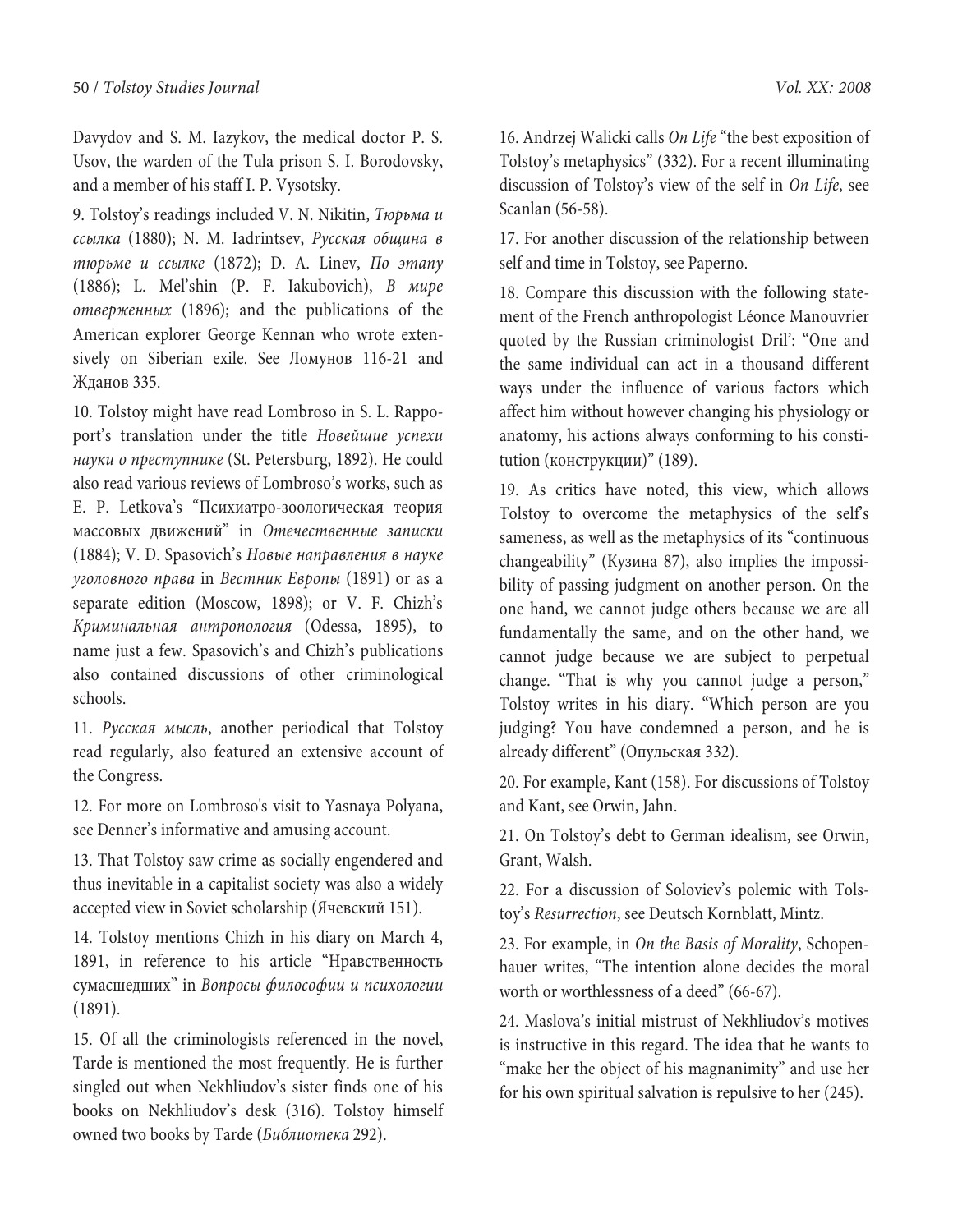25. Tolstoy's idea that repentance and moral regeneration are impossible to bring about through external coercion agrees with Schopenhauer's thought. In The World as Will and Idea, Schopenhauer writes, "As if the inward disposition, to which alone morality or immorality belongs, the externally free will, would allow itself to be modified from without and changed by influences exerted upon it!" (1: 445). A similar position is expressed by some Russian criminologists. According to M. Remezov, for example, "Repentance and the willingness to reform can only originate in the individual's free will and can't be the result of coercion" (118).

26. The list of Tolstoy's critics is vast. Among his contemporaries, his critics included Rozanov, Feodorov, Leontiev, Merezhkovsky, and some years later, Il'in.

# **Works Cited**

- Библиотека Льва Николаевича Толстого в Ясной Поляне: Библиографическое описание. Часть вторая. Москва: Книга, 1975.
- Баженов, Н. "Второй международный конгресс Криминальной антропологии." Вопоросы философии и психологии. Книга 2 (специальный отдел) (1890): 17-41.

Чиж, В. Д. О свободе воли. С.П. Б., 1888.

- Denner, Michael A. "'Be not afraid of greatness...': Leo Tolstoy and Celebrity." Journal of Popular Culture 44:4 (2009): (forthcoming).
- Deutsch Kornblatt, Judith. "The Truth of the Word: Solovyov's Three Conversations Speaks on Tolstoy's Resurrection." The Slavic and East European Journal. 45 (2001): 301-21.
- Достоевский, Ф. М. Полное собрание сочинений в тридцати томах. Vol. 4. Ленинград, Наука, 1972-90.
- Дриль, Д. "Вопоросы уголовной антропологии и парижский уголовно-антропологический конгресс." Русская мысль 11 (1889): 180-203.
- Гернет, М. Н. История царской тюрьмы. Vol. 3. Москва: Государственное издательство юридической литературы, 1961.
- Гольденвейзер, А. С. Преступление как наказание, а наказание как преступление. Киев, 1911.
- Grant, Robert. "Tolstoy and Enlightenment: An Exchange with Isaiah Berlin." The Politics of Sex and Other Essays. Macmillan, 2000. 201-11.
- Holquist, James M. "Resurrection and Remembering: The Metaphor of Literacy in Late Tolstoy." Canadian American Studies. (1978): 549-70.
- Jahn, Gary R. "Tolstoy and Kant." New Perspectives on Nineteenth-Century Russian Prose. Eds. George J. Gutsche and Lauren G. Leighton. Columbus, Ohio: Slavica Publishing, 1982. 60-70.
- Ячевский, В. В. Общественно-политические и правовые взгляды Толстого. Воронеж, Издательство Воронежского университета, 1983.
- Kant, I. The Metaphysics of Morals. Trans. Mary Gregor. Cambridge UK, New York: Cambridge UP, 1996.
- Кузина Л. и К. Тюнькин. Воскресенье Л. Н. Толстого. Москва: Художественная литература, 1978.
- Leps, Marie-Christine. Apprehending the Criminal: The Production of Deviance in Nineteenth-Century Discourse. Durham, NC: Duke UP, 1992.
- Ломброзо, Чезаре. Мое посещение Толстого. Женева: Элпидина, 1902.

Ломунов, Константин. Над страницами Воскресения. Москва: Современник, 1979.

- Минц, З. Г. "Из истории полемики вокруг Льва Толстого. (Л. Толстой и Вл. Соловьев)." Труды по русской и славянской филологии. 184 (1966): 89-109.
- Опульская, Л. Д. "Психологический анализ в романе Воскресение." Толстой-Художник: сборник